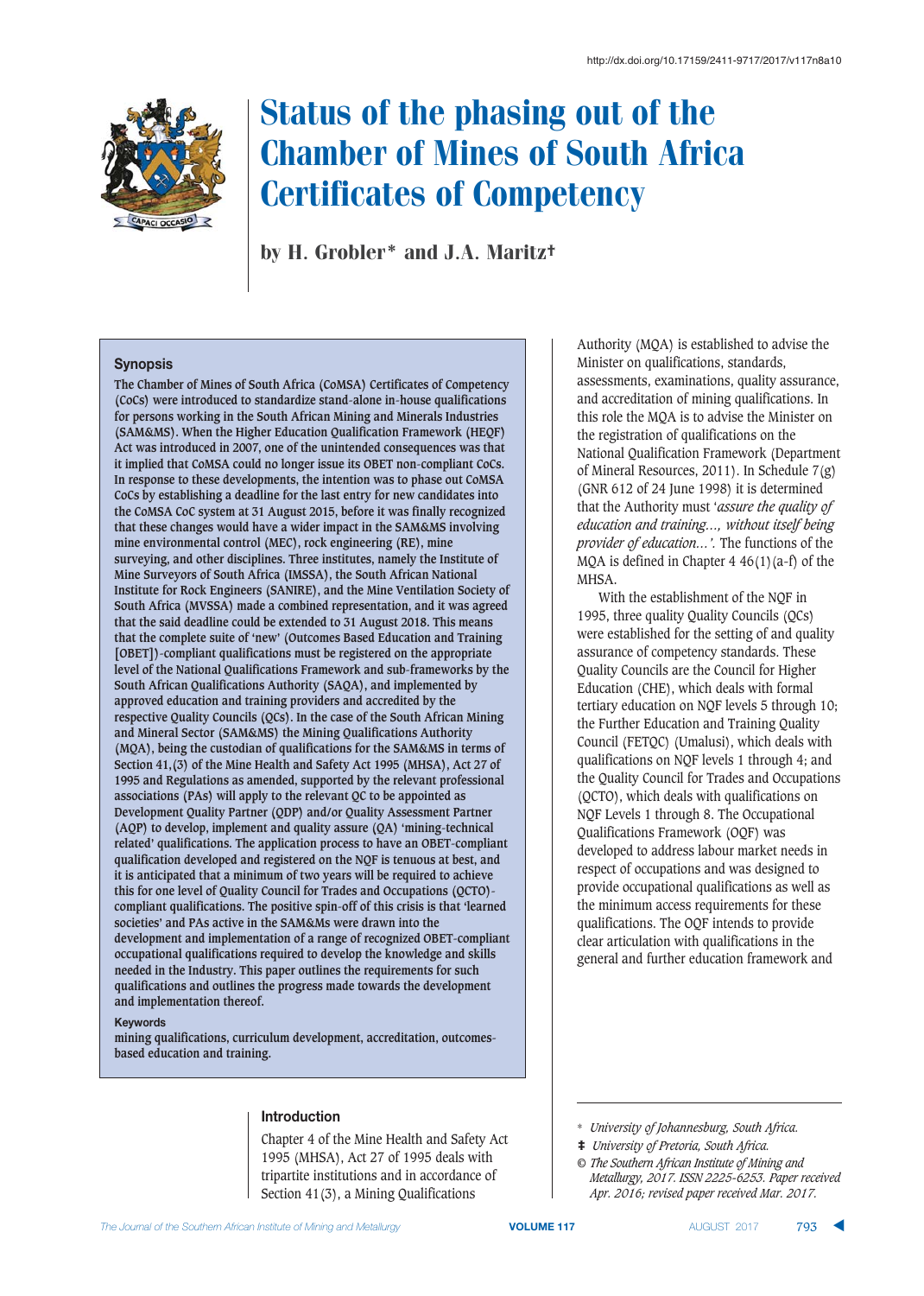seamless progression to the Higher Education and Training (HET) Framework. Occupational qualifications contain three distinctive components, namely; a knowledge component, a skills component, and a work experience component. (Mining Qualification Authority, 2016). The role of SAQA is to protect the integrity of the NQF and facilitate harmonization between the said sub-frameworks in order to promote 'seamless horizontal and vertical articulation and progression' through the different levels of the NQF. The QCTO system requires that a Community of Expert Practice (CEP), made up of practitioners active within a specific occupation, will be involved in standard setting (DQPs) and quality assurance (AQPs) of QCTO-compliant qualifications. This role was previously fulfilled by the Standard Generating Bodies (SGBs) under the original Skills Development Act. In the new context, the various PAs inclusive of the Institute of Mine Surveyors of South Africa (IMSSA, the Mine Ventilation Society of South Africa (MVSSA), and the South African National Institute for Rock Engineers (SANIRE) should be involved as the relevant CEPs for the qualification required for their respective occupations.

The ideal AQP should operate in close collaboration with the recognized industry-specific 'Learned Society' or PA in an attempt to complete the development, implementation and QA of occupational qualifications. The role of the appointed AQP is to:

- ➤ Set the national standard for the occupational competence described in the qualification
- ➤ Develop, maintain, and apply external assessment tools to ensure a standardized national process for achieving the qualification. This would include tools such as an item bank test. The positive legacy of the CoMSA CoC is that an excellent record of past assessment tools and question banks are available to develop into a new 'test bank' for external assessment. In this process, assessments for each qualification on the relevant level of the NQF, using Blooms taxonomy as the point of departure, must be developed. The AQP must determine policies and procedures for assessments. A schedule of assessment dates, criteria for assessment sites, and the accreditation of these sites must be compiled. The AQP can then register assessors and moderators (specified qualifications and experience and courses required)
- ➤ Evaluate results of the assessment and in collaboration with the QCTO, and deal with quality assurance issues for Providers.
- ➤ Research and evaluate the impact of the qualification and recommend actions to improve the impact in order to achieve the National Skills Strategy and contribute towards achieving the National Development Strategy.

The role of PAs is to ensure that their qualifications meets the competency and legislative requirements, ensure that the qualification will contribute to the maintenance of professionalism, and to advise on any changes that may be required to meet future occupational needs. The purpose of the National Skills Development Strategy (NSDS) is to create a national framework of learning that will facilitate access,

mobility and progression in education and training. (Mining Qualifications Authority, 2016).

Using the abovementioned principle as the point of departure, the PAs stated, at a recent industry presentation, that *'Industry training was isolated and did not lead to nationally accredited qualifications.'* CoMSA has been issuing CoCs since the 1970s. Although these CoCs have always had an excellent reputation and enjoyed recognition within the SAM&MS, they do not comply with the requirements of the NQF system, *i.e.* they are not OBETcompliant qualifications registered on the appropriate level of the 10-level NQF.

As a result of the developments within the NQF and recent legislation, the CoMSA CoCs have to be phased out and replaced with OBET-compliant qualifications registered on the appropriate level of the NQF. The original intent of the phasing-out period was that the last enrolment of new candidates into the CoMSA system would take place on 31 August 2015. However, because the assessment system of the QCTO was not ready, this date was postponed until 31 March 2016 for the May 2016 examination, and then postponed again to August 2016 (Anderson, 2016). Following a representation to the Executive of CoMSA, it was agreed to extend the deadline to the 31 December 2020. This agreement will see the last enrolment for new candidates into the system on 31 August 2018 (Mabena, 2016). At this point the QCTO-compliant qualifications must be in place for all the said mining-technical disciplines.

The mine surveying, mine environmental, and rock engineering disciplines are extremely reliant on the CoMSA certificates in order for persons in these fields to progress to the CoC as defined in the MHSA (Anderson, 2016). A significant percentage of persons working in these three fields are working full-time in industry and are by necessity forced to make use of 'distance learning' options in order to obtain a recognized industry qualification. A summary of the average number of persons sitting examinations for the various CoMSA certificates for the period 2009–2015 is given in Table I.

#### *Table I*

# **Candidates per CoMSA Certificates of** Competency (Source: CoMSA)

| Certificate                             | Average 2009-2015 |
|-----------------------------------------|-------------------|
| <b>Elementary Mine Survey</b>           | 159               |
| <b>Advanced Mine Survey</b>             | 119               |
| <b>Advanced Mine Valuation</b>          | 97                |
| Mine Survey Draughting                  | 15                |
| Mine Environmental Control Intermediate | 112               |
| Mine Environmental Control              | 71                |
| Strata Control Hard Rock                | 149               |
| Strata Control Coal                     | 14                |
| Rock Engineering: Theory                | 98                |
| Rock Engineering: Application           | 86                |
| Rock Engineering: Hard Rock             | 47                |
| Rock Engineering: Coal                  | 7                 |
| Rock Engineering: Massive               | З                 |
| Rock Engineering: Surface               | 4                 |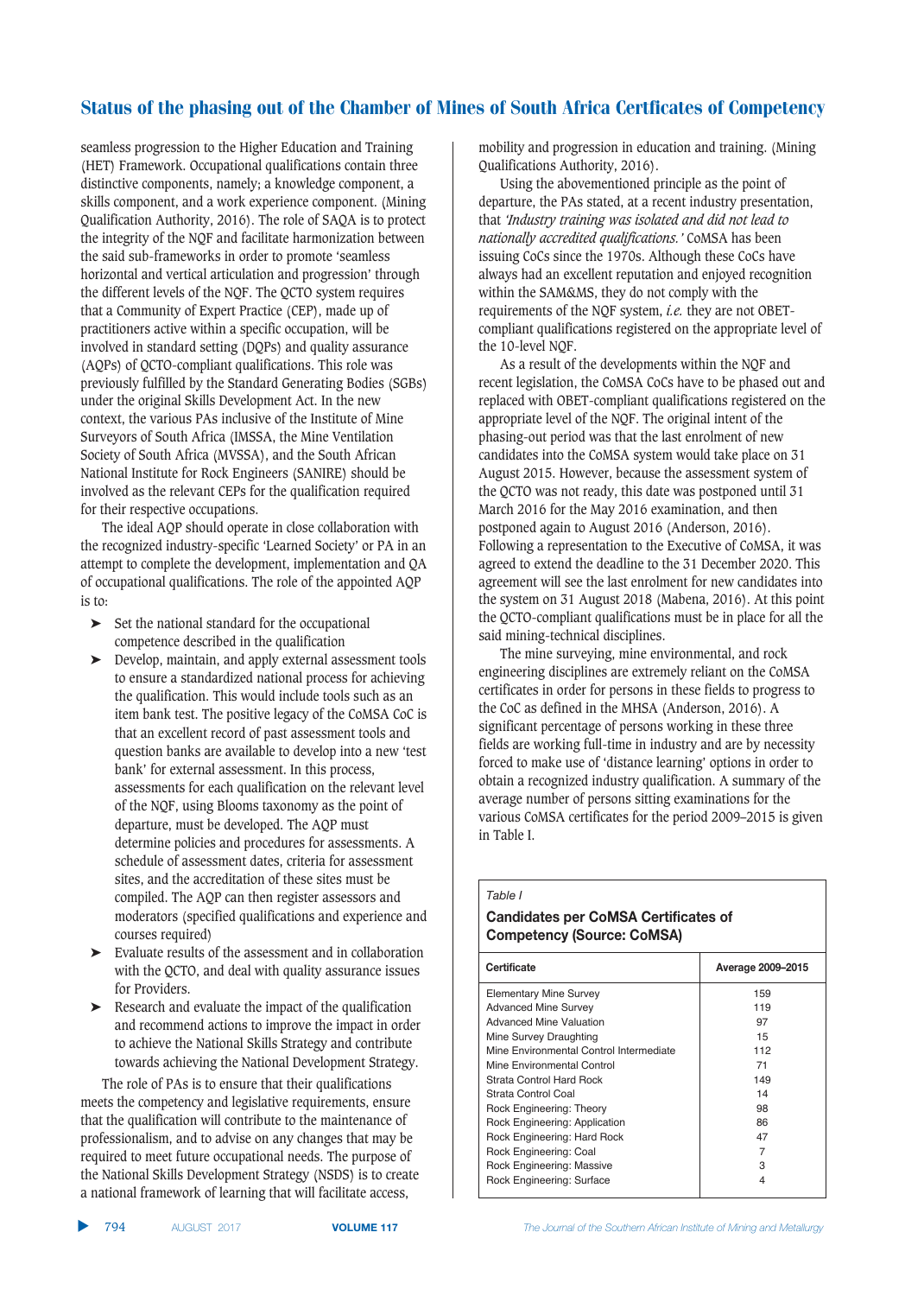A mine surveyor who has obtained the CoMSA Advanced CoC may, upon application, be accepted as a candidate for the Government Certificate of Competency (GCC) examinations. For mine environmental control (MEC)/mine ventilation and rock engineering practitioners, the advanced CoMSA CoCs are by regulation recognized as proof of competency required in accordance with the MHSA. The throughputs for these qualification have not been ideal.

## Unintended consequences - the HEQF and the **COMSA CoC**

When the HEQF Act was introduced in 2007, it meant by implication that the CoMSA could no longer issue CoCs at Levels 5 through 8 as it would have to become recognized as an accredited HET provider. In response to these changes Grobler suggested that the COMSA CoC be modified in order to ensure articulation from the replacement OBET-compliant qualifications into the formal HE system. With the advent of the HEQF, the option of replacing the CoMSA CoCs with HEQF-compliant qualifications seemed plausible but would have to comply with the requirements of the new Skills Development Act 2008.

Using the mine surveying discipline as an example, the intention was to replace the CoMSA Elementary Certificate with a QCTO-compliant Higher Certificate (NQF Level 5) and the CoMSA Advanced Certificate with a QCTO-compliant Advanced Certificate (NQF Level 6). The provision of Level 2 through Level 4 qualifications would be addressed through the QCTO process. The said Levels 2 through 4 QCTOcompliant qualifications have been developed using the existing basic surveying and sampling curriculum and portions of the CoMSA Elementary CoC. These two certificates were intended to replace the CoMSA CoC and offer an alternative to the current National Diploma which, in terms of the original HEQF Act, was considered to be a 240-credit, 2 year full-time qualification, which did not seem feasible at the time. The University of South Africa (UNISA) planned to offer the said two qualifications. However, during the 2013 accreditation visit of the South African Council for Professional and Technical Surveyors (PLATO) to UNISA, the accreditation panel advised against these proposed certificates and proposed that the 2-year National Diploma be considered the preferred qualification. This suggestion had the unintended, serious repercussion in that no person would be able to complete a CoMSA CoC in less than two years through a distance learning mechanism. Although the intention of this recommendation seemed acceptable for the uninformed, it has left a large percentage of mining technical practitioners with low Grade 12 examination results without a route to obtain qualifications that could ultimately lead to acceptance for the GCC examinations. Although these changes were well publicized at the time, the original 2016 deadline set by CoMSA was not in any way adjusted to accommodate the said changes. This CoMSA decision affected not only the mine survey and sampling disciplines, but also the EMC and SC/RE disciplines. It should be noted that the survey draughting discipline was not considered at all in any of these arrangements.

#### **Deadlines**

The challenge remains to meet the required deadlines for the phasing out/replacing of the CoMSA CoC as a result of the requirements placed on the development of QCTO-compliant qualifications. These challenges include, *inter alia:* the registration of existing training providers; the development of an NQF Level 5 QCTO-compliant qualification for mine surveyors and mineral valuation practitioners; the development of an NQF Level 7 qualification to address the requirements for an appropriate Level 7 qualification and work experience required for acceptance as candidate for the GCC examinations for mine surveyors; and, most importantly, addressing the perceived gap in education, training, and development between the new suite of QCTO-compliant qualifications and the CoMSA CoC. It is argued that the deadline for the replacement of the CoMSA CoC should be extended to address this 12–18 month approval period for the registration of a QCTO-compliant qualification and to deal with learners who are still in the competency development process. The IMSSA is committed to supporting and/or facilitating this process as far as possible, but lacks the resources to effectively deal with the requirements since it relies on voluntary contributions from its members. As a result of the delays in the processes, the IMSSA approached CoMSA and requested that the deadline for the termination of the CoMSA CoC be extended in order to address any resultant time lag caused by the transition from the current CoMSA CoC to the 'new qualifications'.

## The recognition of the CoMSA CoC by tertiary **Institutions**

The CoMSA CoC was introduced to standardize stand-alone in-house qualifications for persons working in the SAM&MS. For this reason, most surveyors refer to this approach as the 'practical route' as studies are completed while employed in the SAM&MS. Most mining houses in the 1970s and 1980s developed their own 'suites' of 'qualifications' in order to ensure quality in training and development for their employees. Unfortunately the CoMSA CoC was never evaluated for equivalency with OBET-compliant qualifications registered on the NQF and therefore does not enjoy recognition when a learner want to enter the mainstream academic route at a traditional university, university of technology, or combined university. With the introduction of the HEQF Act the Chamber could no longer offer these qualifications.

## **Regulating the Mine Surveying occupation**

In order to ensure a commonality between the various minespecific competency requirements, CoMSA developed three CoCs that accommodated the three stages of competency required by a mine surveyor to progress to a point where he or she could be promoted to a senior position and become eligible to enrol as a candidate to the examinations for the GCC: Certificated Mine Surveyor. This 'suite' of CoMSA CoCs continues to enjoy strong support from the SAM&MS. From figures obtained from CoMSA it appears that for the period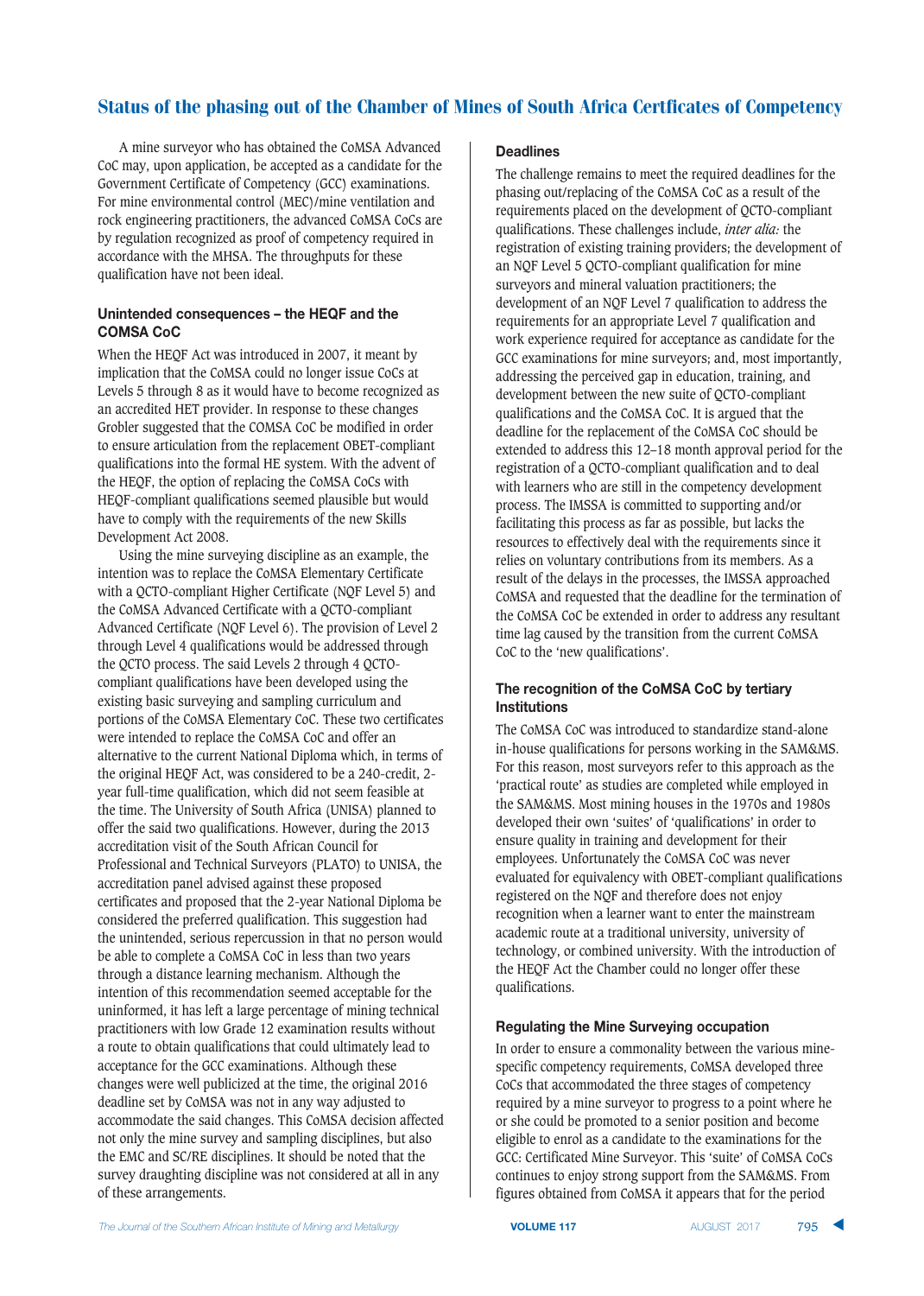2009–2015, an average 159 candidates attempted the Elementary Certificate: Mine Surveying and 119 candidates attempted the Advanced Certificate: Mine Surveying. Chapter 17(1)(b) of the MHSA defines a Competent Person:

- ➤ *'in the case of a surface mine where blasting does not take place, a person in possession of a mine surveyor's certificate of competency issued by the department;*
- **or**
- ➤ *'…a person who has passed the examination for mining legislation as is required for the mine surveyor's certificate of competency issued by the Department and who is in possession of either:*
	- *(i) an Advanced Certificate in mine surveying issued by the Chamber of Mines of South Africa and who has at least three (3) years practical experience in mine surveying; or…*
	- *(ii) an Advanced Certificate in mine surveying issued by the Chamber of Mines of South Africa and who has at least three(3) years practical experience in mine surveying; or…*
	- *(iii) a person who has been assessed competent against a qualification recognized by the Mining Qualification Authority for this purpose. (DMR, 2011)*

The CoMSA CoCs availale to mine surveyors and samplers are:

- ➤ *Basic Certificate—*Mine Survey and Sampling (NQF level 4)
- ➤ *Elementary Certificate—*Survey- and Sampling (NQF level 2)
- ➤ *Advanced Certificate—*Survey- and Mineral Valuation
- ➤ *Certificate—*Mine Survey Draughting, which has not been addressed at this point and is a matter that requires urgent remedial action to be taken to ensure that an equivalent OBET-compliant qualification will be provided for this occupation.

Statistics for five years of examinations, held twice a year, provided the throughput percentages shown in Table II.

A review of credits obtained by these four CoC, when compared with the curriculum of the current National Diploma reveals the following:

- ➤ CoMSA CoC: Elementary Mine Survey provides 21.25 credits at level 5 on the NQF
- ➤ CoMSA CoC: Elementary Sampling provides 21.25 credits at level 5 on the NQF
- ➤ CoMSA CoC: Advanced Mine Survey provides 21.625 credits at level 6 on the NQF (made up of 2.5 credits at level 5 and 19.125 credits at level 6 of the NQF respectively)
- ➤ CoMSA CoC: Advanced Mine Survey provides 24.5 credits at level 6 of the NQF (made up of 7.5 credits at level 5 and 17.0 credits at level 6 of the NQF respectively).

The total credit for the entire CoMSA CoC in mine surveying (including sampling/valuation) is therefore 93.625, which is short of the minimum of 120 credits for an NQF Level 5 'Higher Certificate'. It may be possible to reach the required 120 credits if notional hours of learning can be awarded to the trial survey component of the Advanced Certificate.

# **What will replace the CoMSA CoC?**

It was originally intended that the CoC in mine surveying be replaced by the HEQF-compliant Higher and Advanced Certificates. The Level 5 Higher Certificate (Mine Surveying) would replace the CoMSA Elementary Certificate and the Level 6 Advanced Certificate (Mine Surveying) was intended to replace the CoMSA Advanced Certificate. This process reached an advanced state of preparation before a seemingly unrelated decision relating to the reintroduction of the Blasting Certificate caused it to be abruptly terminated. Fortunately, while the HEQF-compliant qualifications were developed, two NQF Level 4 QCTO-compliant qualifications were developed in a parallel process. Since occupational qualifications are linked to occupations that are coded in accordance with the classification of the Organizing Framework Occupations (OFO) code for occupations, the qualification descriptors are mining technician with specialization (surveyor, mining). The QCTO-compliant qualifications consist of three distinct components, namely: theoretical, skills, and practical (portfolio). The two qualifications are:

- 1. NQF Level 4: SAQA 94870 Occupational Certificate: Mining Technician (Mining Sampler: Hardrock)
- 2. NQF Level 4: SAQA 94876 Occupational Certificate: Mining Technician (Mining Surveyor).

The foundational learning competency for these qualifications, articulation and Recognition of Prior Learning (RPL) based on an appropriate assessment either for entry or progression to other qualifications, must still be completed. The IMSSA intends partnering with the MQA in order to complete the required processes. This will require a team of

| Table II                                                        |            |           |                   |                  |                        |             |  |  |  |
|-----------------------------------------------------------------|------------|-----------|-------------------|------------------|------------------------|-------------|--|--|--|
| Throughput rate for Mine Surveying examinations (source: CoMSA) |            |           |                   |                  |                        |             |  |  |  |
|                                                                 | Elementary |           | Survey            | Advanced         | <b>Advanced Survey</b> |             |  |  |  |
|                                                                 | Sampling   | Surveying | <b>Draughting</b> | <b>Valuation</b> | <b>Theory</b>          | Legislation |  |  |  |
| Average<br>2009-2015                                            | 36%        | 26%       | 54%               | 50%              | 31%                    | 38%         |  |  |  |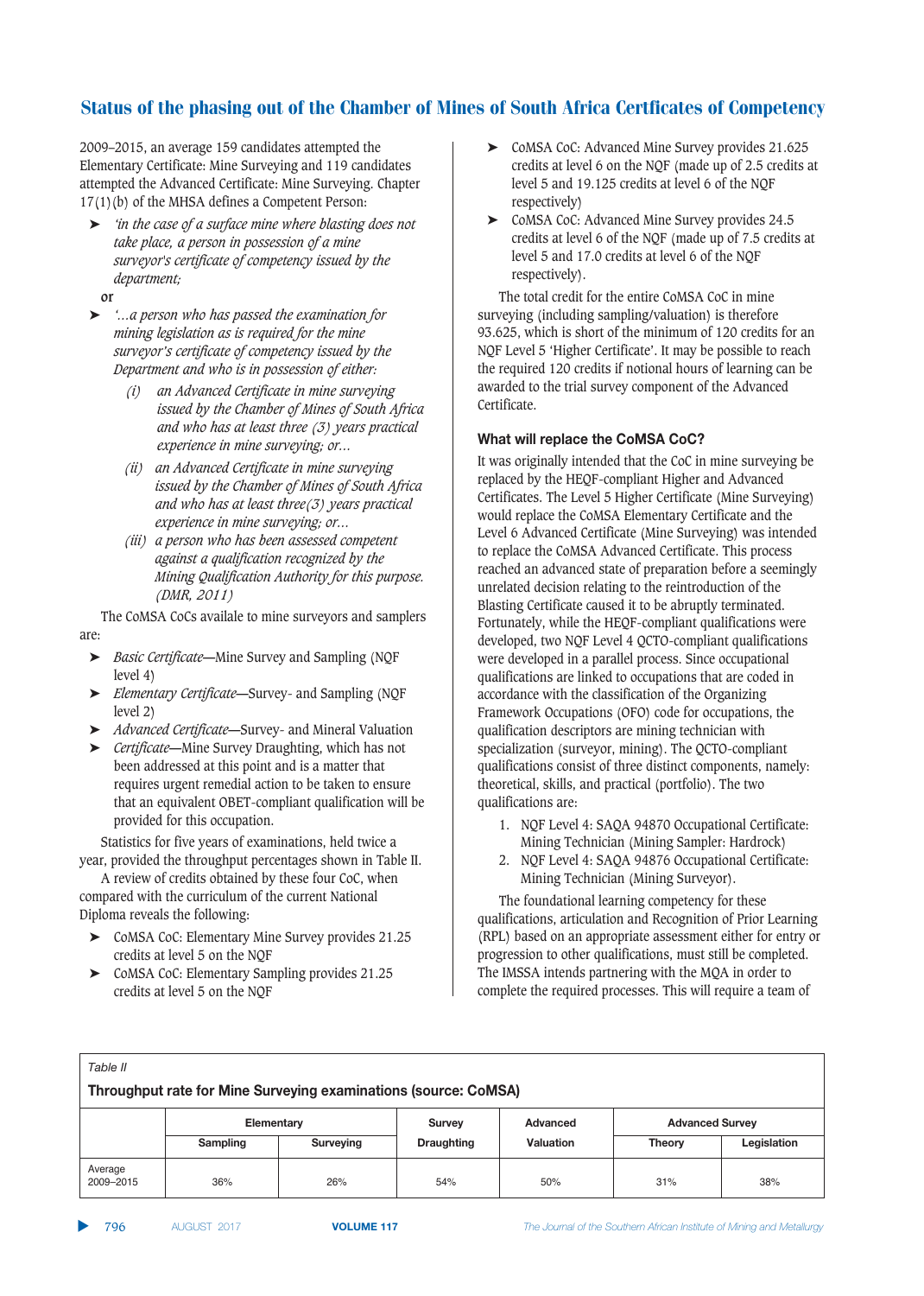*Table III*

Credit equivalence between a National Diploma and the CoMSA CoC (Grobler, 2016)

|               |         |                      |                |                                             |                    | <b>NQF</b>     | <b>Element</b> | <b>Element</b>   | <b>Advanced</b> | <b>Advanced</b>  |        |
|---------------|---------|----------------------|----------------|---------------------------------------------|--------------------|----------------|----------------|------------------|-----------------|------------------|--------|
| Course        | Code    | <b>Semester Code</b> |                | <b>Module Name</b>                          | <b>NQF Credits</b> | Level          | <b>Survey</b>  | <b>Valuation</b> | <b>Survey</b>   | <b>Valuation</b> | GCC    |
| N.Dip         | 440-1   | S <sub>1</sub>       |                | BQT1112 Quantitive Techniques 1             | 10                 | 5              |                |                  |                 | 5.0              | 5.0    |
| N.Dip         | 440-1   | S <sub>1</sub>       | <b>CSA121</b>  | <b>Communication Skills 1</b>               | 10                 | 5              |                |                  |                 |                  |        |
| N.Dip         | 440-1   | S <sub>1</sub>       | <b>EIR1111</b> | Computer Skills 1                           | 5                  | 5              |                |                  |                 |                  |        |
| N.Dip         | 440-1   | S <sub>1</sub>       |                | MOT1111 Mineral Exploitation                | 17                 | 5              | 4.25           | 4.25             |                 |                  | 17     |
| N.Dip         | 440-1   | S <sub>1</sub>       | <b>MTH121</b>  | Mathematics 1                               | 13                 | 5              |                |                  |                 |                  | 13.0   |
| N.Dip         | 440-1   | S <sub>1</sub>       |                | MWT1111 Science Mining 1                    | 15                 | 5              |                |                  |                 |                  |        |
|               |         |                      |                | <b>TOTAL</b>                                | 70                 |                | 4.25           | 4.25             | $\bf{0}$        | 5                | 35     |
| N.Dip         | 440-1   | S <sub>2</sub>       |                | CAD1111 Computer Aided Draughting 1         | 10                 | 5              |                |                  |                 |                  |        |
| N.Dip         | 440-1   | S <sub>2</sub>       |                | EDM1111 Mechanical Engineering Drawing 1    | 10                 | 5              |                |                  | 2.5             |                  | 5.0    |
| N.Dip         | 440-1   | S <sub>2</sub>       |                | <b>ENM31-1 Environmental Management III</b> | 10                 | 5              |                |                  |                 |                  |        |
| N.Dip         | 440-1   | S <sub>2</sub>       |                | MAS11-1 Accounting Skills 1                 | 10                 | 5              |                |                  |                 | 2.5              | 5.0    |
| N.Dip         | 440-1   | S <sub>2</sub>       |                | MSY1111 Minerals Survey 1                   | 17                 | 5              | 17.0           |                  |                 |                  | 17.0   |
| N.Dip         | 440-1   | S <sub>2</sub>       | <b>MTH231</b>  | <b>Mathematics 2</b>                        | 10                 | 5              |                |                  |                 |                  |        |
|               |         |                      |                | <b>TOTAL</b>                                | 67                 |                | 17             | $\bf{0}$         | 2.5             | 2.5              | 27     |
| N.Dip         | 440-1   | S <sub>3</sub>       |                | MGN21-1 Engineering Management II           | 13                 | 6              |                |                  |                 |                  |        |
| N.Dip         | 440-1   | S <sub>3</sub>       |                | MNM31-1 Numerical Methods                   | 13                 | 6              |                |                  |                 |                  |        |
| N.Dip         | 440-1   | S <sub>3</sub>       |                | MSY2111 Minerals Survey II                  | 17                 | 6              |                |                  | 17.0            |                  | 17.0   |
| N.Dip         | 440-1   | S <sub>3</sub>       |                | MVN1111 Mineral Valuation 1                 | 17                 | 5              |                | 17.0             |                 |                  | 17.0   |
| N.Dip         | 440-1   | S <sub>3</sub>       |                | MWG2111 Mining Geology II                   | 10                 | 5              |                |                  |                 |                  | 10.0   |
|               |         |                      |                | <b>TOTAL</b>                                | 70                 |                | $\bf{0}$       | 17               | 17              | $\bf{0}$         | 44     |
| N.Dip         | 440-1   | S <sub>4</sub>       |                | MSG3121 Structural Geology III              | 10                 | 6              |                |                  |                 |                  | 10.0   |
| N.Dip         | 440-1   | S4                   |                | MSS21-1 Statistics - Mining II              | 13                 | 6              |                |                  |                 |                  | 13.0   |
| N.Dip         | 440-1   | <b>S4</b>            |                | MSY3111 Minerals Survey III                 | 17                 | 6              |                |                  | 2.125           |                  | 4.25   |
| N.Dip         | 440-1   | S <sub>4</sub>       |                | MVN2111 Mineral Valuation II                | 13                 | 6              |                |                  |                 | 17.0             | 17.0   |
| N.Dip         | 440-1   | <b>S4</b>            |                | <b>MGN32-1 Engineering Management III</b>   | 15                 | 6              |                |                  |                 |                  |        |
|               |         |                      |                | <b>TOTAL</b>                                | 68                 |                | $\bf{0}$       | $\bf{0}$         | 2.125           | 17               | 44.25  |
| <b>B.Tech</b> | $728-1$ | S <sub>5</sub>       |                | ACS41-1 Applied Computer Skills IV          | 10                 | 7              |                |                  |                 |                  |        |
| <b>B.Tech</b> | 728-1   | S <sub>5</sub>       | GEO411         | <b>Geostatistics IV</b>                     | 10                 | $\overline{7}$ |                |                  |                 |                  | 2.5    |
| <b>B.Tech</b> | 728-1   | S <sub>5</sub>       | MIN21-1        | Mining II                                   | 15                 | $\overline{7}$ |                |                  |                 |                  |        |
| <b>B.Tech</b> | 728-1   | S <sub>5</sub>       | <b>MSL41-1</b> | Mineral Survey Legislation IV               | 10                 | $\overline{7}$ |                |                  | 5               |                  | 10.0   |
|               |         |                      |                | <b>TOTAL</b>                                | 45                 |                | $\bf{0}$       | $\bf{0}$         | 5               | $\bf{0}$         | 12.5   |
| <b>B.Tech</b> | $728-1$ | S <sub>6</sub>       |                | <b>GEOP411 Geostatistics Project IV</b>     | 13                 | 7              |                |                  |                 |                  | 13.0   |
| <b>B.Tech</b> | 728-1   | S <sub>6</sub>       |                | <b>MES41-1 Mining Economics IV</b>          | 10                 | $\overline{7}$ |                |                  |                 |                  | 10.0   |
| <b>B.Tech</b> | 728-1   | S <sub>6</sub>       |                | MTL3211 Mining Technical Services III       | 13                 | $\overline{7}$ |                |                  |                 |                  |        |
| <b>B.Tech</b> | 728-1   | S <sub>6</sub>       |                | PDS41-1 Precise Deformation Surveys IV      | 13                 | $\overline{7}$ |                |                  |                 |                  |        |
|               |         |                      |                | <b>TOTAL</b>                                | 49                 | 28             | $\bf{0}$       | $\bf{0}$         | $\bf{0}$        | $\bf{0}$         | 23     |
|               |         |                      |                |                                             |                    |                | 21.25          | 21.25            | 26.625          | 24.5             | 185.75 |

| Table IV<br><b>Survey qualification models (source: Grobler)</b> |                                                                                                  |                                         |                                     |                         |                                             |  |  |  |  |
|------------------------------------------------------------------|--------------------------------------------------------------------------------------------------|-----------------------------------------|-------------------------------------|-------------------------|---------------------------------------------|--|--|--|--|
| Level                                                            | <b>Chamber of Mines</b><br><b>Old Qualifications</b><br><b>New Qualifications</b><br>approximate |                                         |                                     |                         |                                             |  |  |  |  |
| <b>NQF Level 10</b>                                              |                                                                                                  |                                         |                                     |                         | Philosophiae<br><b>Doctor</b>               |  |  |  |  |
| <b>NQF Level 9</b>                                               |                                                                                                  |                                         |                                     |                         | <b>Masters Degree</b>                       |  |  |  |  |
| <b>NQF Level 8</b>                                               |                                                                                                  | <b>Bachelor of</b><br><b>Technology</b> |                                     |                         | <b>Honours Degre</b>                        |  |  |  |  |
| <b>NQF Level 7</b>                                               | Goyt. Cert. of<br>Competency                                                                     |                                         |                                     |                         | <b>Bachelor of</b><br><b>Mine Surveying</b> |  |  |  |  |
| <b>NQF Level 6</b>                                               |                                                                                                  | <b>COM Advanced National Diploma</b>    | <b>SAOA</b><br><b>Mine Survey 6</b> |                         | or<br><b>Bachelor of</b>                    |  |  |  |  |
| <b>NQF Level 5</b>                                               | <b>COM Elementary</b>                                                                            |                                         | <b>SAQA</b><br><b>Mine Survey 5</b> | <b>National Diploma</b> | <b>Engineering</b><br><b>Technology</b>     |  |  |  |  |
| <b>NQF Level 4</b>                                               | <b>COM Basic</b>                                                                                 | Grade 12                                | <b>SAQA</b><br><b>Mine Survey 4</b> | Grade 12                | Grade 12                                    |  |  |  |  |

 **VOLUME 117**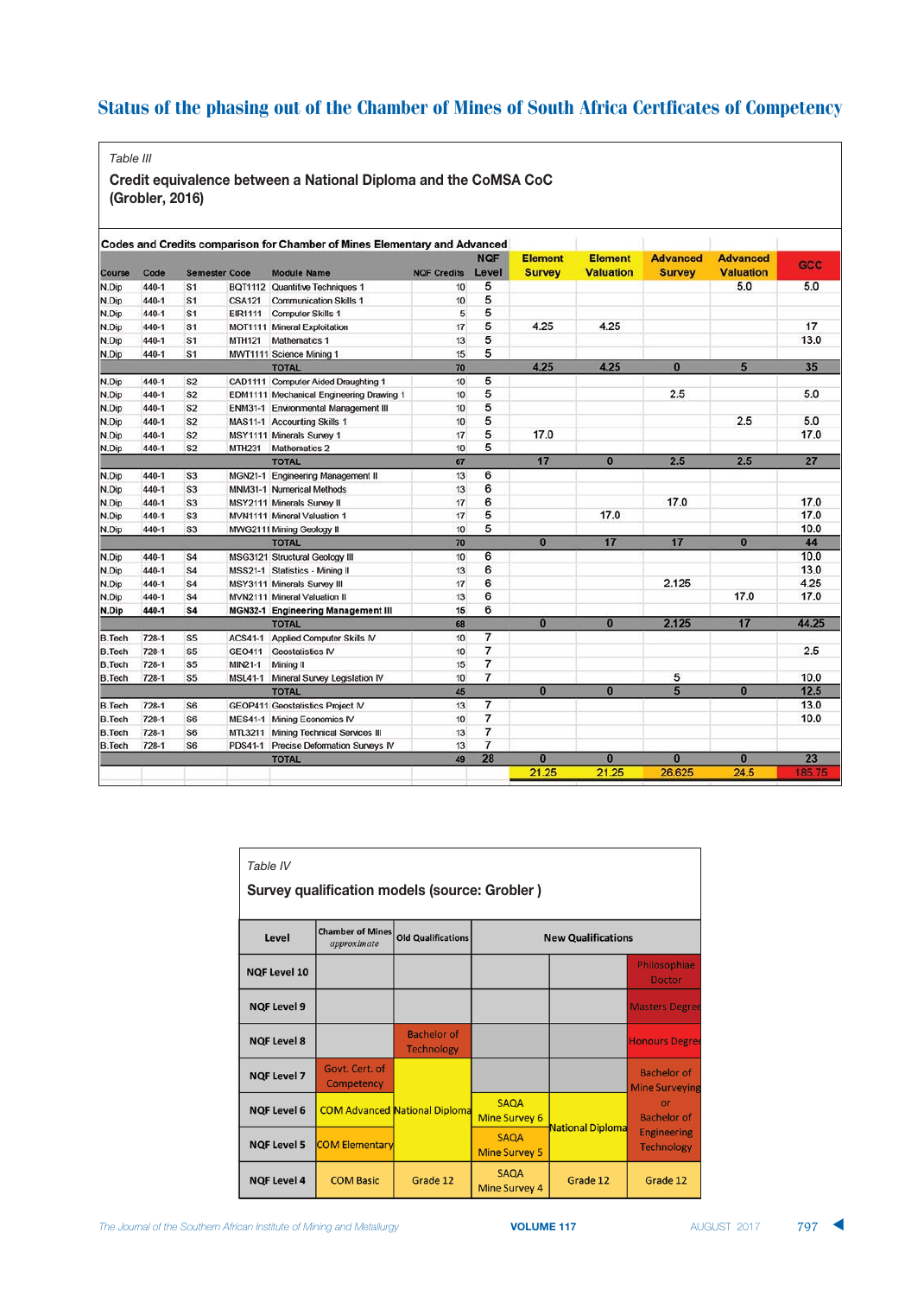subject and technical experts or CEPs to develop the necessary learning materials and assessment guides. These two registered Level 4 qualifications will still require:

- 1. Training providers that have been accredited by the approved AQP
- 2. An item-bank test and external assessments must be developed
- 3. The split between the content in the learnership (per cent theory and per cent practical) must be registered with the Department of Labour (DOL)
- 4. The AQPs must prepare examination papers, model answers, and assessment tools.

The need to develop a Level 7, second-stage qualification for graduates prior to their acceptance as candidates to the GCC examination has been identified in this process. This crucial issue still needs to be finalized.

## **CoC in Mine Environmental Control (MEC)**

The MEC occupation/practice has been regulated by legislation since 1917, when the first regulations under the Mines and Works Act that required the appointment of dust inspectors were promulgated. Soon, other occupational environmental issues such as noise, illumination, thermal environment, airborne pollutants, radiation, and flammable gases were added to the responsibilities of the MEC practitioner. The MEC practitioner is also tasked with the design and management of fire prevention, detection, and firefighting strategies. Currently these responsibilities are set out in Section 12 of the MHSA and regulations (Beukes, 2016). The CoMSA CoCs in MEC are referred to in the regulations of the MHSA, thereby defining the CoMSA CoC as proof of competency. For this discipline there are two such CoCs, namely;

- ➤ Intermediate Certificate in MEC (considered equivalent to Level 4 on the NQF), which consists of a practical and two written examinations (paper 1 and paper 2)
- ➤ Certificate in MEC (considered equivalent to Level 6 or 7 on the NQF), which consists of six papers.

The CoC in MEC is required by the MHSA for persons who are responsible for environmental control at a mine. Regulation 22.15(5)(a) that the Competent Person referred to

in regulations  $5.1(1)$ ,  $9.2(3)$ , and  $16.1(1)$ , depending on the nature of the mine, should be in possession one of the following :

i) A valid CoMSA CoC in MEC

ii) A valid CoMSA Intermediate CoC in MEC. The examination for the Intermediate CoC is a

prerequisite for entry into the examinations for the CoMSA Certificate in MEC. Statistics for five years of these examinations, held twice a year, are shown in Table V.

These figures indicate an average pass rate of 36% for the Intermediate Certificate and 28% for the Certificate in MEC.

# **What will replace these CoMSA CoCs?**

The CoCs in MEC are unique to the SAM&MS and the number of candidates is consequently limited. As a result, there is not enough critical mass for universities to register a standalone qualification in this discipline and therefore most of the feed into the profession is sourced from on-the-job distance learning candidates. Work is currently in progress to expedite the completion and implementation of the NQF Levels 3 and 4 QCTO-compliant qualifications. An NQF Level 6 qualification has been developed in collaboration with the University of the Witwatersrand (Wits), which will consist of seven oneweek modules offered at the University. The curriculum of the qualification will consist of a written examination two weeks after the conclusion of lectures and the submission of an assignment report two weeks after examination. The curriculum will consist of seven modules:

- ➤ Module 1—Fluid flow dynamics
- ➤ Module 2—Thermal engineering
- ➤ Module 3—Planning, applied economics, technical literature, and information management
- ➤ Module 4—Risk management, fire and explosions, gases, statistics
- ➤ Module 5—Occupational hygiene (Wits to help enhance the level of this module)
- ➤ Module 6—Legislation
- ➤ Module 7—Mathematics.

The final step will be the development and registration of an QCTO-compliant NQF Level 7 qualification and an appropriate plan and schedule for the development thereof (Beukes, 2016)

## **CoC in Rock Mechanics/Engineering**

The CoMSA CoC in Rock Mechanics (RMC) was introduced in the 1970s to standardize and regulate the various competency models used by South African mining houses. The weakness of the independent 'mining house systems' was that it limited the movement and reciprocal recognition of rock engineering practitioners within the SAM&MS. Based on this shortcoming, the Group Rock Engineering Committee (one of CoMSA's sub-committees ) decided to initiate a CoC in Rock Mechanics for tabular mining in 1977. By 2002 the

| Table V                                                   |                           |                           |       |            |            |            |            |            |
|-----------------------------------------------------------|---------------------------|---------------------------|-------|------------|------------|------------|------------|------------|
| Throughput rate for Mine Environment Control examinations |                           |                           |       |            |            |            |            |            |
|                                                           | Interm.<br>P <sub>1</sub> | Interm.<br>P <sub>2</sub> | Paper | Paper<br>2 | Paper<br>з | Paper<br>4 | Paper<br>5 | Paper<br>6 |
| Average<br>2009-2015                                      | 47%                       | 26%                       | 16%   | 23%        | 20%        | 35%        | 35%        | 37%        |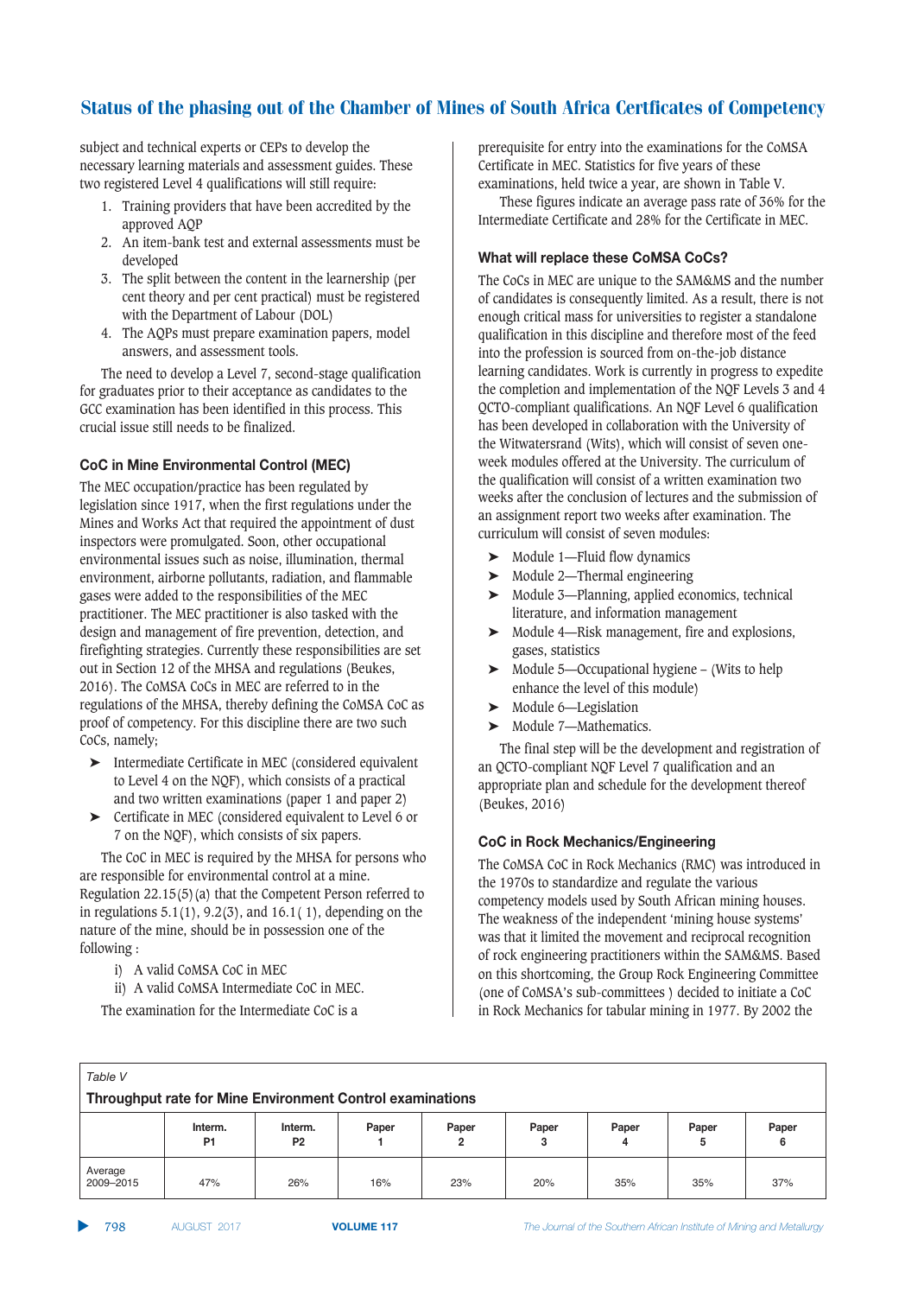CoMSA RMC was incorporated into the regulations of the MHSA. Post-2002, the original RMC made provision limited to the practice areas of underground tabular and coal mines. The provisions of the RMC were subsequently expanded in October 2007 to include CoCs for massive underground and surface mining (Lucas, 2016). The inclusion of the CoC in the definition of a Competent Person in Section 22.14.1(8) of the MHSA implies that the RMC is the prescribed competency requirement for a RM/RE practitioner in the SAM&MS. The following CoMSA CoCs, subdivided into appropriate specialization areas, are provided for the RM/RE discipline:

- ➤ CoC in Strata Control:
	- i. Hard rock
	- ii. Coal
- ➤ CoC in Rock Mechanics:
	- i. Metalliferous mines
	- ii. Coal mines
	- iii. Massive underground mines
	- iv. Surface mines.

Section 22.14.1(8) of the MHSA requires competent RM/RE practitioners to be in possession of a valid, appropriate RMC to be eligible to perform the following work:

*'At every underground mine where a risk of rock bursts, rock falls or roof falls exists, and at every other mine where a significant risk of rock bursts, rock falls or roof falls exists, the employer must ensure that the input of a competent person is properly and timeously considered and integrated into mine design, planning and operations.'*

The said Competent Person is defined as follows in Section 22.14.1(8) of the regulations:

*'a person who is at least in possession of either the Chamber of Mines Certificate in Rock Mechanics [Metalliferous Mines], or the Chamber of Mines Certificate in Rock Mechanics [Coal Mines], whichever is appropriate for the type of mine concerned.'*

The relevant Strata Control Certificate for hard rock or coal mining is a prerequisite for obtaining the RMC. Following on the RMC written exams (papers 1 and 2), a candidate can complete the CoC examinations in either hard rock, coal, massive, or surface mining by submitting a portfolio of evidence proving competence and completing a practical examination. Statistics for five years of these examinations, held twice a year, indicate the pass rates in Table VI.

The implicit reference in the regulations of the MHSA to the CoMSA CoC underlines the crucial importance of these qualifications within the SAM&MS and the implication that this needs to remain so for the foreseeable future. It should, however, be noted that a process is currently underway to update and revise the legislation to cater for a 'new' (OBETcompliant) qualification registered on the NQF when the current CoMSA CoC is discontinued. The proposed 'new competency model' also needs to make provision that a RE/RM practitioner registered in the appropriate category with a statutory body such as the Engineering Council of South Africa (ECSA) or the South African Council for Natural Scientists SACNASP) be eligible to practice as a Rock Mechanic/Engineer on an operation in the SAM&MS.

## **Replacement of the CoMSA RMC**

Indications are that the current CoMSA RMC will in time be replaced by appropriate QCTO-compliant NQF Level 3, 4, and 6 qualifications. At the entry level for the hard rock sector, a Level 3 occupational qualification will be required for an Observer (SAQA ID: 96464). This qualification carries a credit loading of 108 (*i.e.* equivalent to 1080 notional hours of learning). The RMC will be replaced with an appropriate Level 4 occupational qualification, similar to the Level 3 occupational qualification, which has also already been registered by the QCTO. The said Level 4 occupational qualification will provide for the Hardrock (SAQA ID: 94038)

| Table VI                                                          |             |             |                          |                        |                               |                   |                                    |                             |
|-------------------------------------------------------------------|-------------|-------------|--------------------------|------------------------|-------------------------------|-------------------|------------------------------------|-----------------------------|
| Throughput rate for Rock Engineering examinations (source: CoMSA) |             |             |                          |                        |                               |                   |                                    |                             |
|                                                                   | S/C<br>Met. | S/C<br>Coal | Paper 1<br><b>Theory</b> | Paper 2<br>Application | Paper 3.1<br><b>Hard Rock</b> | Paper 3.2<br>Coal | Paper 3.3<br><b>Massive mining</b> | Paper 3.4<br><b>Surface</b> |
| Average<br>2009-2015                                              | 30%         | 12%         | 12%                      | 25%                    | 25%                           | 33%               | 28%                                | 32%                         |

| Table VII                                                                                  |                                                                                                  |                     |                |  |  |  |  |
|--------------------------------------------------------------------------------------------|--------------------------------------------------------------------------------------------------|---------------------|----------------|--|--|--|--|
| Occupational qualifications in Strata Control registered on the NQF (source: Maritz, 2016) |                                                                                                  |                     |                |  |  |  |  |
| <b>SAQA</b><br>ID                                                                          | Qualification                                                                                    | <b>NOF</b><br>Level | <b>Credits</b> |  |  |  |  |
| 96464                                                                                      | Occupational Certificate: Mining Technician (Strata Control Observer: Underground Hardrock)      | 3                   | 108            |  |  |  |  |
| 94038                                                                                      | Occupational Certificate: Mining Technician: (Strata Control Practitioner: Underground Hardrock) | 4                   | 198            |  |  |  |  |
| 94878                                                                                      | Occupational Certificate: Mining Technician: Strata Control Practitioner (Coal)                  | 4                   | 264            |  |  |  |  |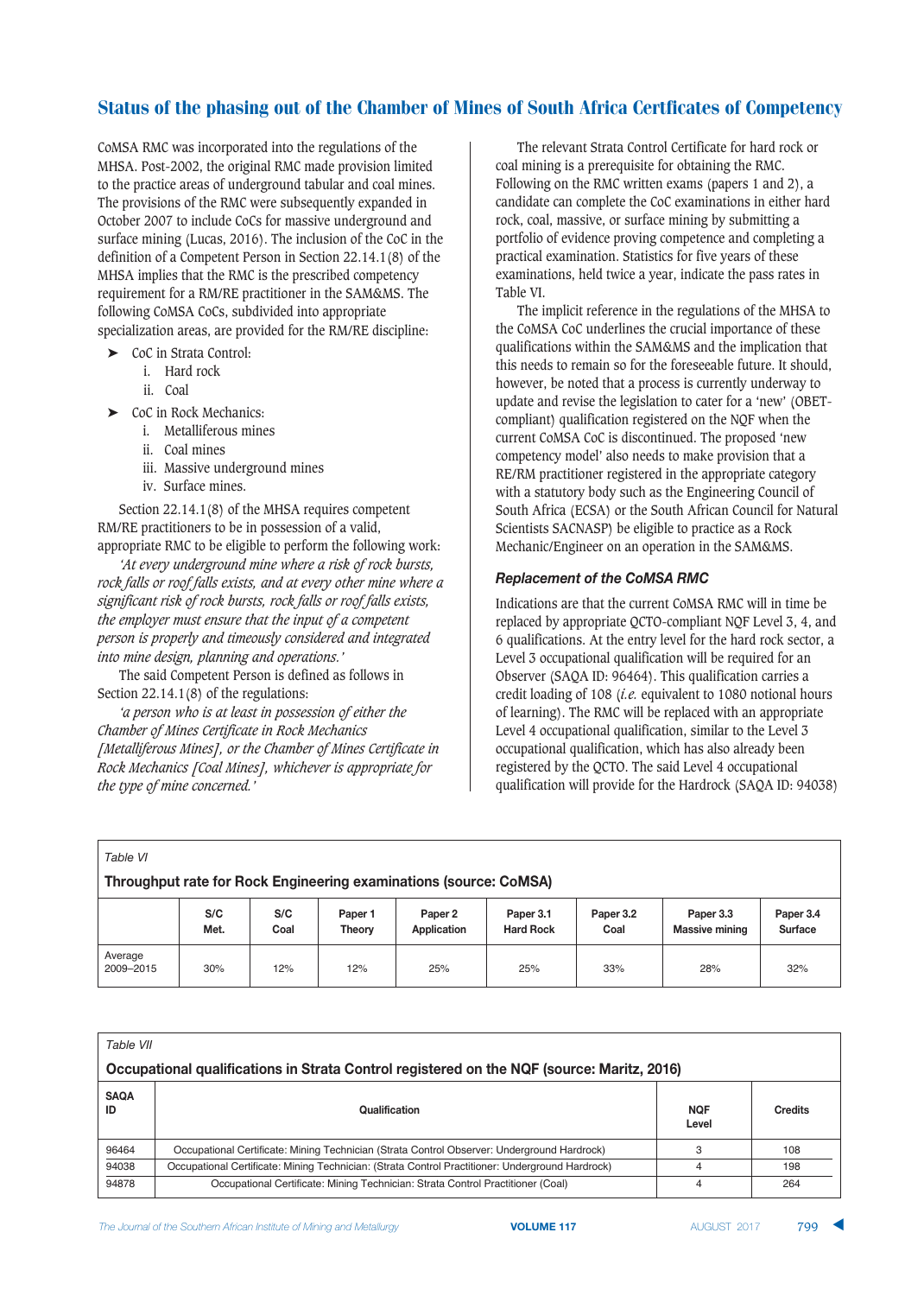

Figure 1-SANIRE current state and progress (source: Maritz, 2016)

or Coal (SAQA ID: 94878) practice areas, as is the case with the current RMC. The credits for the said two Level 4 occupational qualifications are 198 for hard rock and 264 for coal. The reason for more credits being associated with the coal qualification is that some of the Hardrock observer material, which may already have been acquired by hard rock practitioners during their Level 3 learning, provides them with Recognition of Prior Learning (RPL) in relation to the requirements of the Level 4 occupational qualification. The registered occupational qualifications are summarized in Table VII.

The RMC will be replaced by a Level 6 qualification, the application for development of which has been submitted to the QCTO jointly by the MQA and SANIRE. The development of the said occupational qualification has been approved by QCTO as a prioritized occupation and development is currently in progress (Figure 1). The said qualification will be registered under the OFO code 311701 as a specialization (*i.e.* Rock Engineering Officer) under the Mining Technician occupation.

The abovementioned qualifications need to be in place by 2020 when the current CoMSA CoC will be discontinued.

## **Four essential processes to be completed**

In order for RE/RM practitioners in the three practice areas to complete the transition to the 'new qualifications' and be registered on the appropriate level of the 10-level NQF, the QCTO, in collaboration with the MQA as DQP and AQP, CoMSA, and the relevant PAs, needs to complete the following four essential processes.

#### 1. Approved DQP develops qualification

- a) An occupational profile describing the occupation (occupational descriptor) and the tasks, practical skills, and work experience must be developed. Qualifications must be 'fit for purpose' and reflect the requirements of the SAM&MS. Occupational qualifications must reflect three forms of learning, including a minimum of 20% of the credits for knowledge and theory, a minimum of 20% for practical skills, and the balance allocated to the *'appropriate needs of the particular occupation'* (Mining Qualification Authority, 2016)
- b) A planned curriculum that includes the specifications for the knowledge, practical skills, and work experience modules, and the work experience record must be developed. An external assessment specification must be developed for the respective curriculum
- c) The learning curriculum, which includes the sequence of learning, the learning processes and methods, and the formative assessment criteria must be developed
- d) The development of learning material comprising facilitator guides, learning resources, learning tools, presentation material, lesson plans, and assessment tools must be completed.

#### 2. Establish Assessment Quality Partner (AQP)

Coupled with the relevant MHSA regulations and the specific reference in Chapter 17 to the provisions in respect of the role, functions, and responsibilities. the MQA is ideally positioned to be appointed as the AQP for the proposed new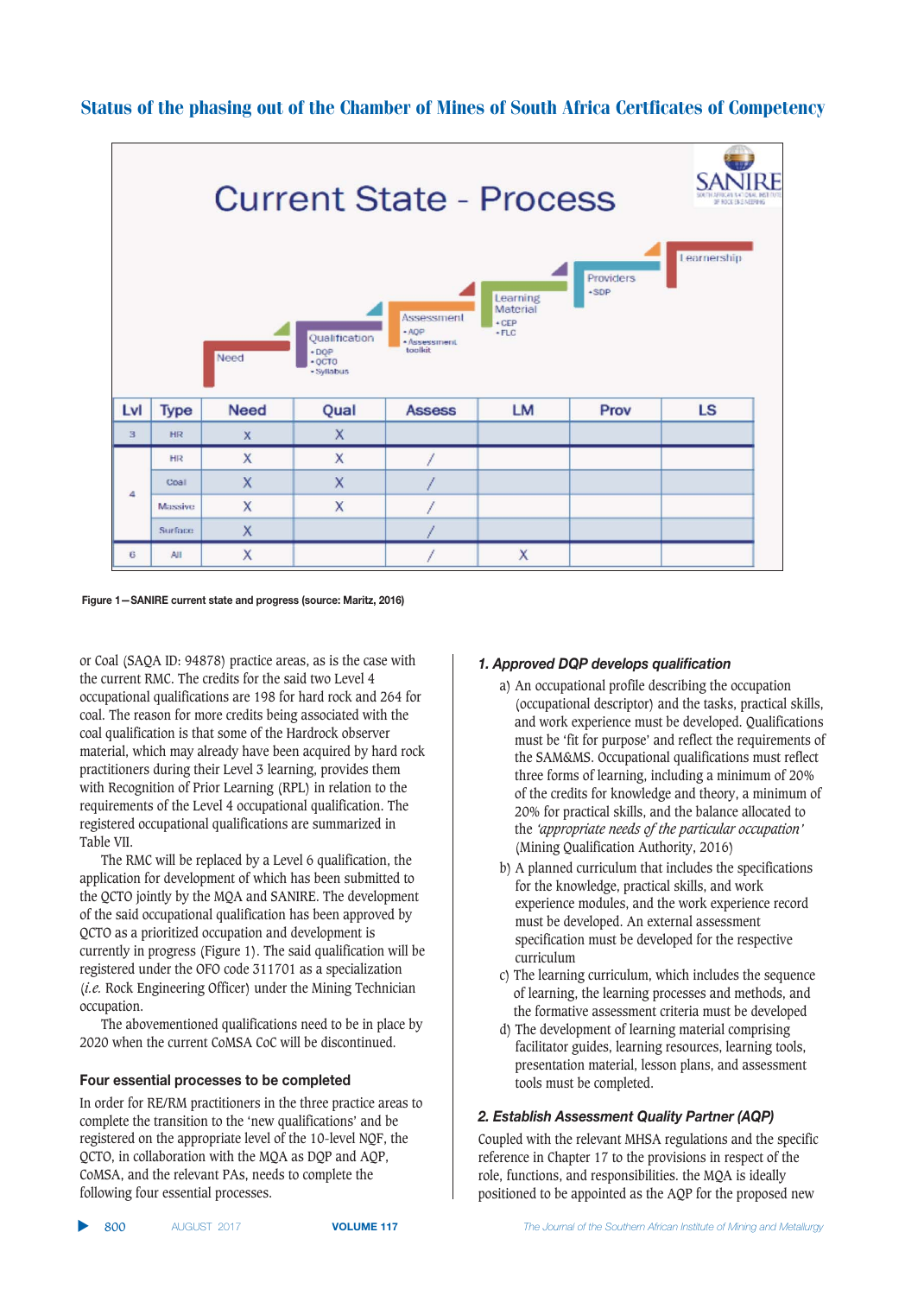occupational qualifications. Training providers are required to be accredited through an AQP and registered with the QCTO. The QCTO is to perform a 'light touch' accreditation of training providers, assessing on key points in the learning process but not the entire process (Mining Qualification Authority, 2016). The assessment process will address four areas: namely the written assessment, evaluation of practical skills, evaluation of projects or assignments, and evaluation of job performance. Such assessments will address the knowledge, skills, and work experience components of a qualification.

# 3. Enabling delivery

- a) It is intended that the delivery strategy for the new occupational qualifications be discussed in a workshop with the providers in order to map the proposed curriculum to the content of the current CoMSA CoCs to ensure that the curriculum is relevant and updated
- b) Guidelines for the development of the new learning material must be developed in this forum
- c) The accreditation of registered providers will require cooperation between the MQA and the relevant PAs, subject to the guidance of the QCTO, to ensure that this process does not delay the phasing in of the new occupational qualifications. Progress with the registration of providers is currently unsatisfactory.

## **4. Registration of learnerships**

Learners will be able to register for the new occupational qualifated that this process may take in excess of two years to complete successfully, based on the experience of one of the PAs.

## The action plan for the short to mid-term

A meeting was scheduled with the Executive of CoMSA to request the extension of the phasing out date by one year in order to facilitate the introduction of the new occupational qualifications. Concerns were raised in respect of the expeditious conclusion of the process to register qualifications and achieve all the goals set by the QCTO. Since CoMSA was sympathetic to the request, a one-year extension was granted (Mabena, 2016). This extension will provide sufficient time to develop the qualifications in a systematic, effective, and efficient manner that will meet the requirements of the SAM&MS, the MQA, the QCTO, and the relevant PAs.

The deliverables that must be met for the new suite of qualifications include the following:

- 1. Finalize the blueprints for the qualifications for each Exit Level Outcome (ELO):
	- a. The blueprints for the MEC, Sampling, and Mine Surveying qualifications have been completed. The blueprint for the RE/RM practice area was expected to be completed by 25 May 2016 , following which it would be ready for approval and implementation (Anderson, 2016)
	- b. The NQF Levels 4, 5, and 6 occupational qualifications for the Mine Survey, Mine MEC,

and RE/RM qualifications must be completed and replace the current CoMSA CoCs before the 2020 deadline

- c. The envisaged NQF Level 7 occupational qualifications for the Mine Surveying practice area, leading towards eligibility to enrol for the GCC examinations must be developed and put in place with the support of the stakeholders in the SAM&MS and the DMR Commission of Examiners (Grobler, 2016)
- 2. Discuss these blueprints with the QCTO and obtain approval
- 3. Develop five sets of assessment tools, including questions and memoranda for these questions.
	- a. The assessment tools, including the question papers, for the occupational qualifications in MEC, Sampling, and Mine Surveying have been completed. The assessment tools for the RE/RM qualifications were completed on 23–25 May 2016 (Anderson, 2016). This is now ready for approval and implementation
	- b. A study of six models of competency evaluation identified a number of common aspects that can be developed into a comprehensive model that should be more effective than the written examination process currently favoured by some countries (Grobler, 2016). The portfolio of evidence and examination procedures for this proposed NQF Level 7 'second-stage' occupational qualification for mine surveyors must be agreed upon by the relevant stakeholders and completed
- 4. Moderate the assessment tools through a work session
- 5. Finally, agree on the assessment tools and publish an exemplar of these assessments.

# **Conclusions**

The implication of not addressing the transformation of the current qualifications framework for mining-technical occupations in the SAM&MS would be a shortage of competent practitioners in the Mine Environmental Control (MEC), Rock Engineering (RE), and Mine Surveying disciplines (occupations) as well as other related occupations. A delay in the development of the new OBET-compliant qualifications could result in an inappropriate and unacceptable lag period between the phasing out of the CoMSA CoCs and the introduction of the new suite of OBETcompliant occupational qualifications. Such a situation may impact on individuals starting their careers now, since there would be no process available for them to obtain suitable and recognized qualifications that will underpin progression to the different occupations. This would introduce a risk at a time where vocational skills and qualifications may not be seen as a priority in the current economic downturn, but will certainly have a significant impact on the availability of competent persons who can fill the different mining-related occupations in the SAM&MS in the future.